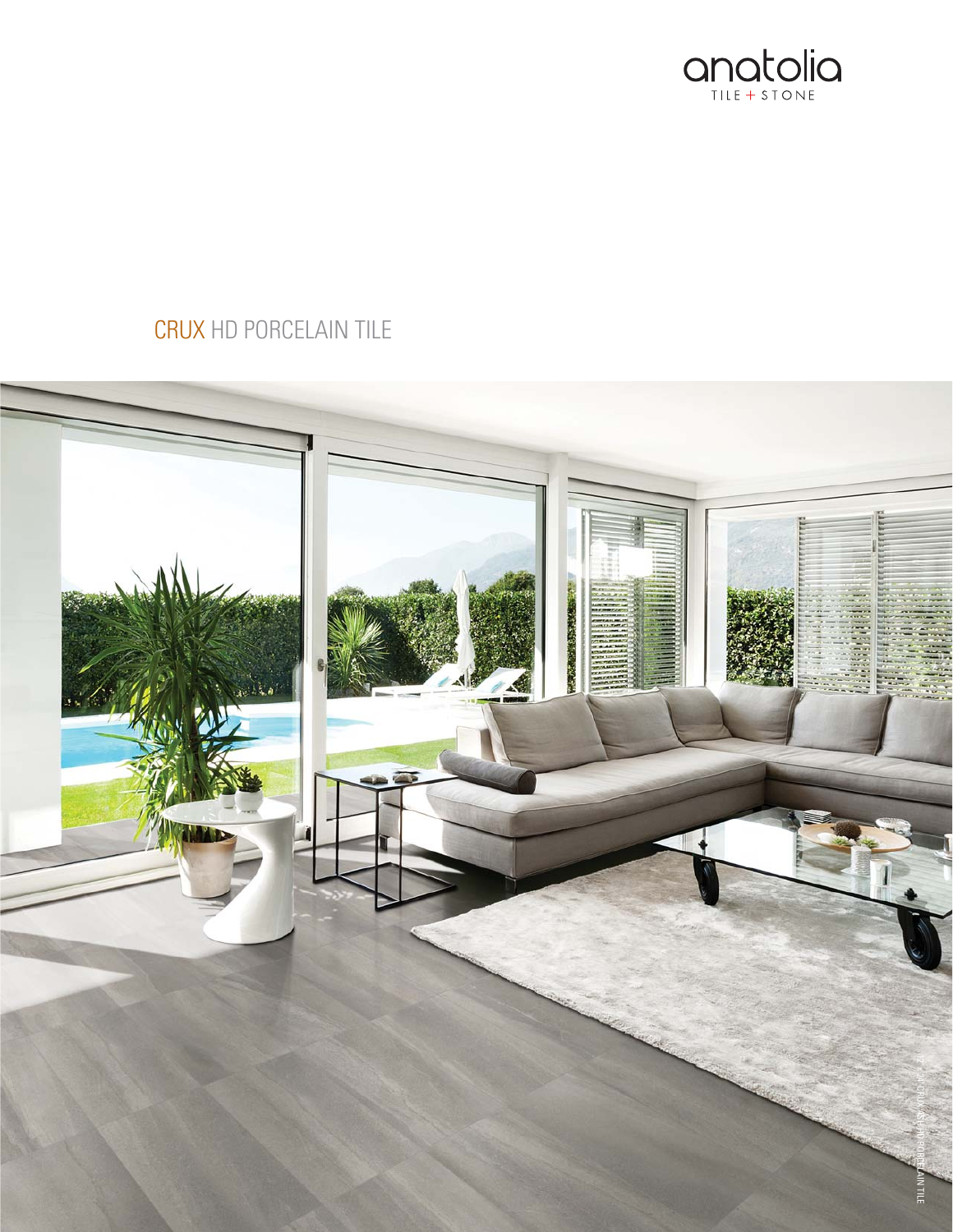

12" x 24" CRUX IVORY HD PORCELAIN TILE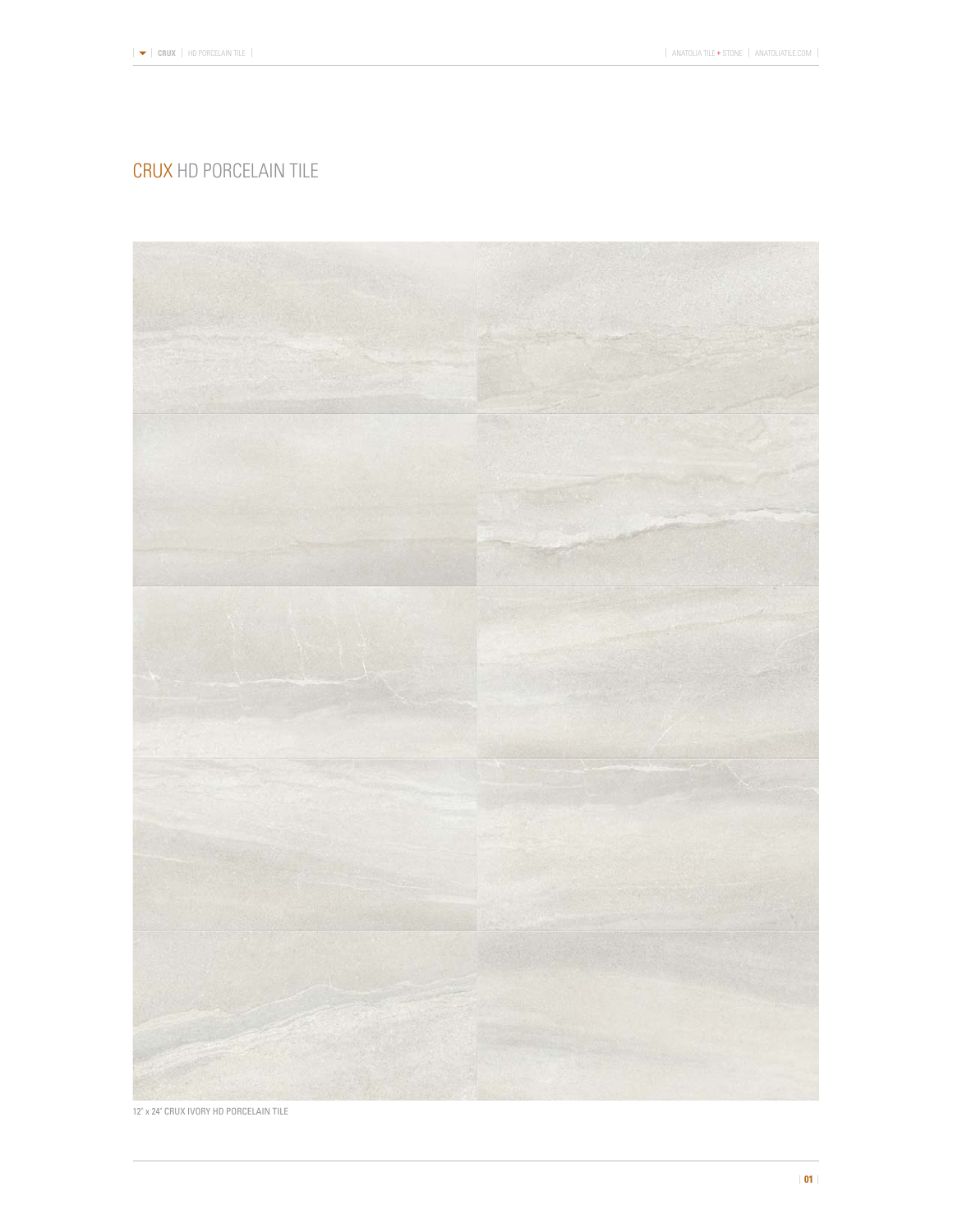

12" x 24" CRUX IVORY HD PORCELAIN TILE 69-332



10" x 20" CRUX IVORY HD PORCELAIN TILE 56-516



13" x 13" CRUX IVORY HD PORCELAIN TILE 63-521



3" x 12" CRUX IVORY HD PORCELAIN BULLNOSE 69-336



2" x 2" CRUX IVORY HD PORCELAIN MOSAICS 63-525



3" x 10" CRUX IVORY HD BULLNOSE 56-520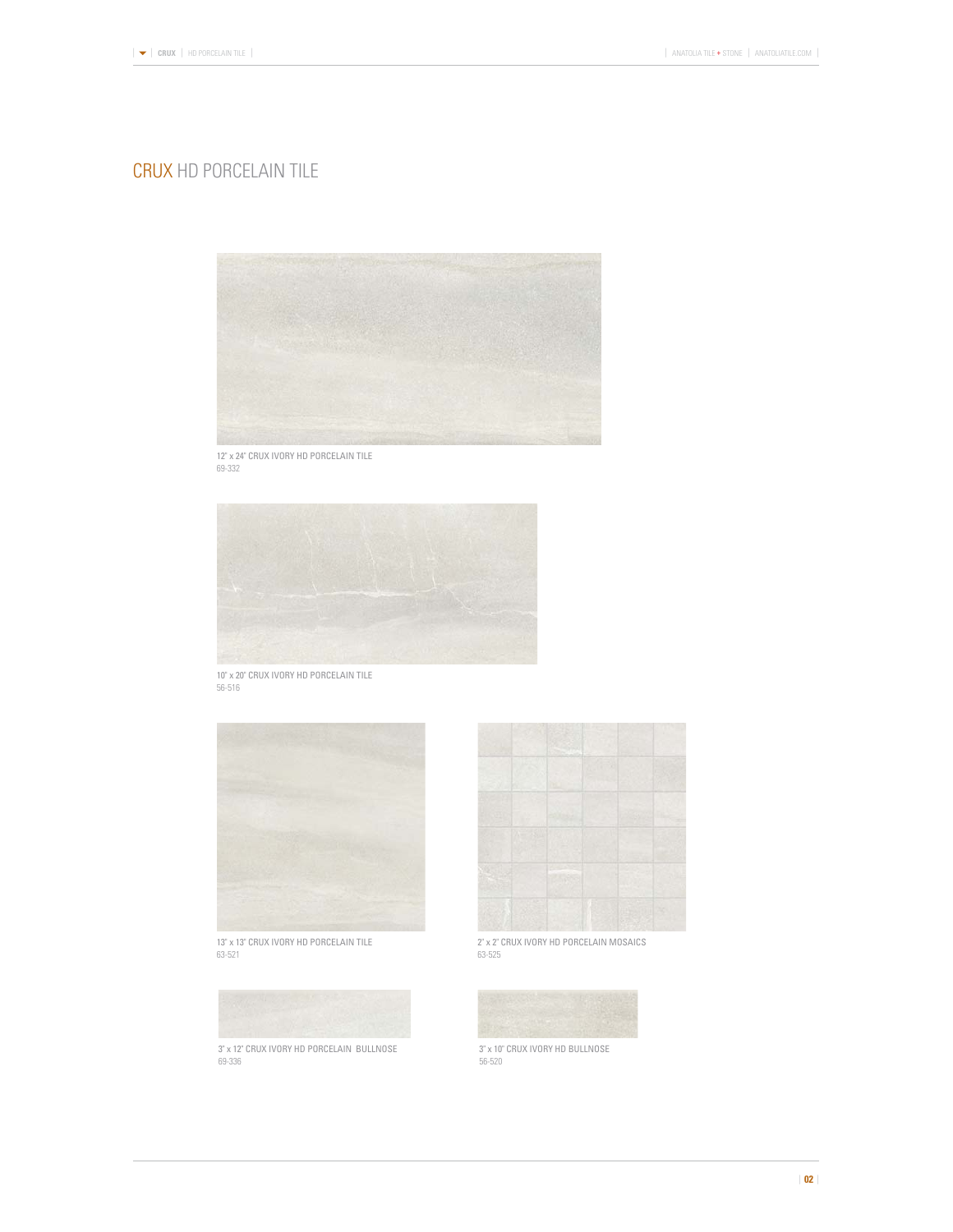

12" x 24" CRUX ASH HD PORCELAIN TILE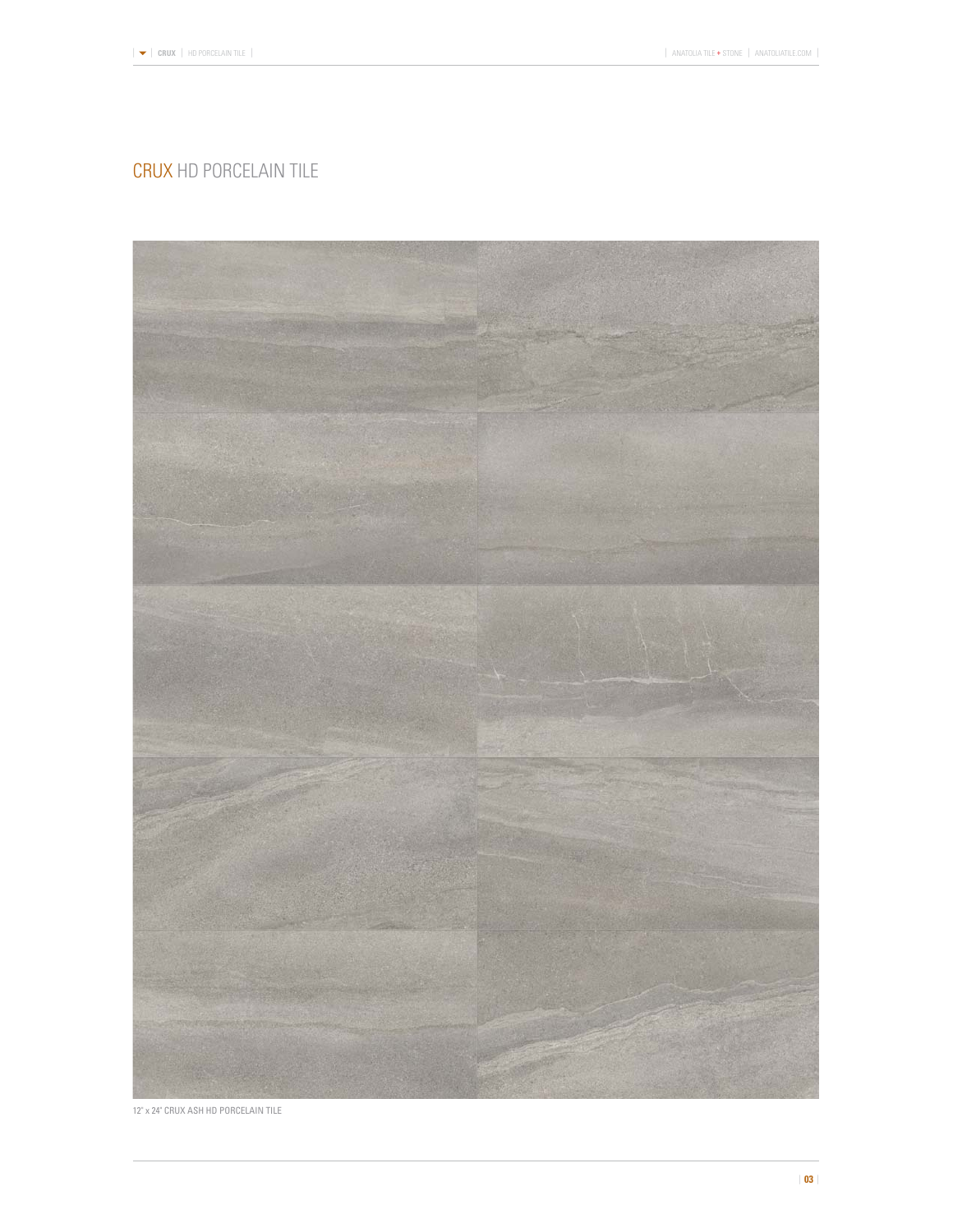

12" x 24" CRUX ASH HD PORCELAIN TILE 69-333



10" x 20" CRUX ASH HD PORCELAIN TILE 56-517



13" x 13" CRUX ASH HD PORCELAIN TILE 63-522



69-337



2" x 2" CRUX ASH HD PORCELAIN MOSAICS 63-526



3" x 10" RCRUX ASH HD BULLNOSE 56-521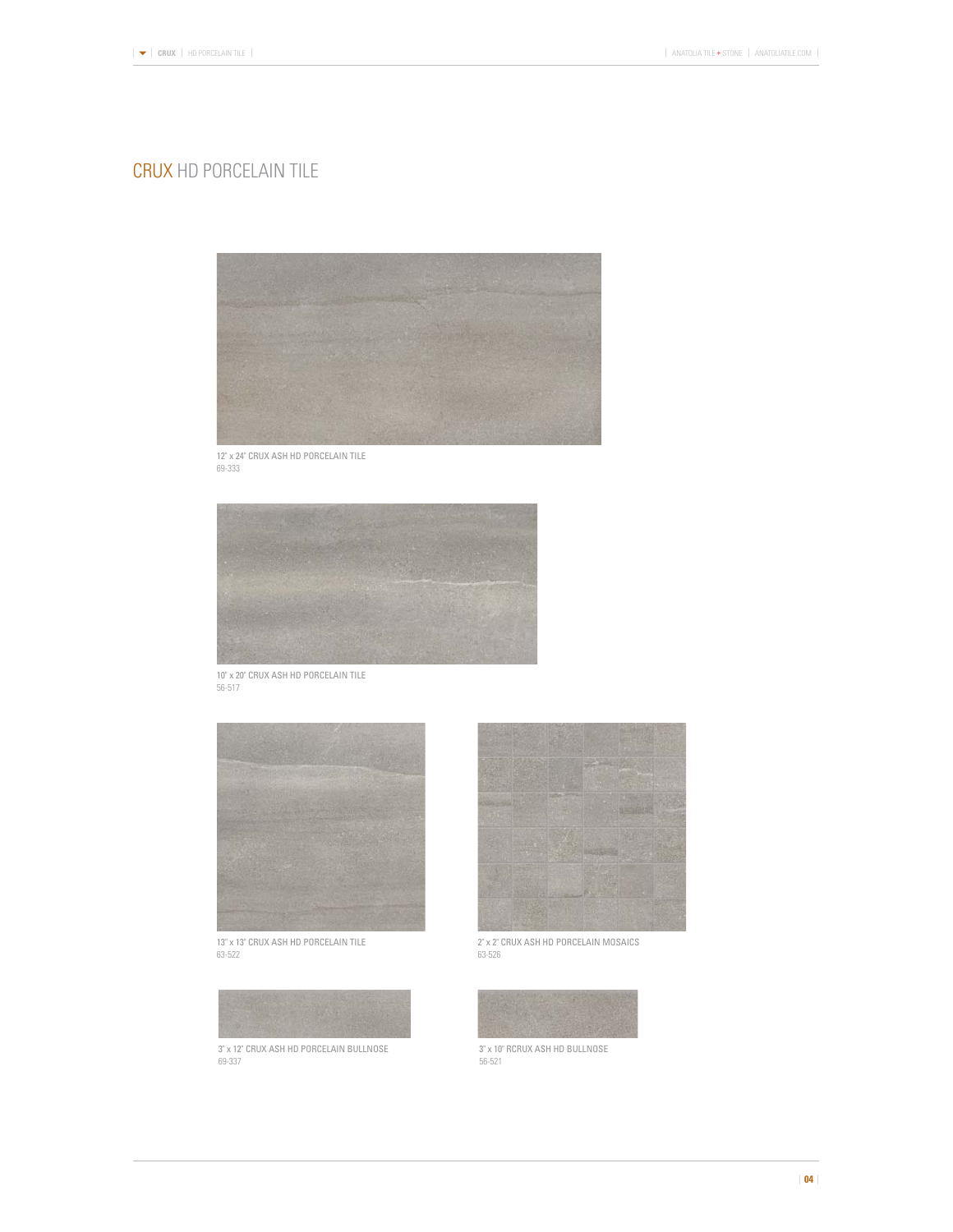

12" x 24" CRUX MICA HD PORCELAIN TILE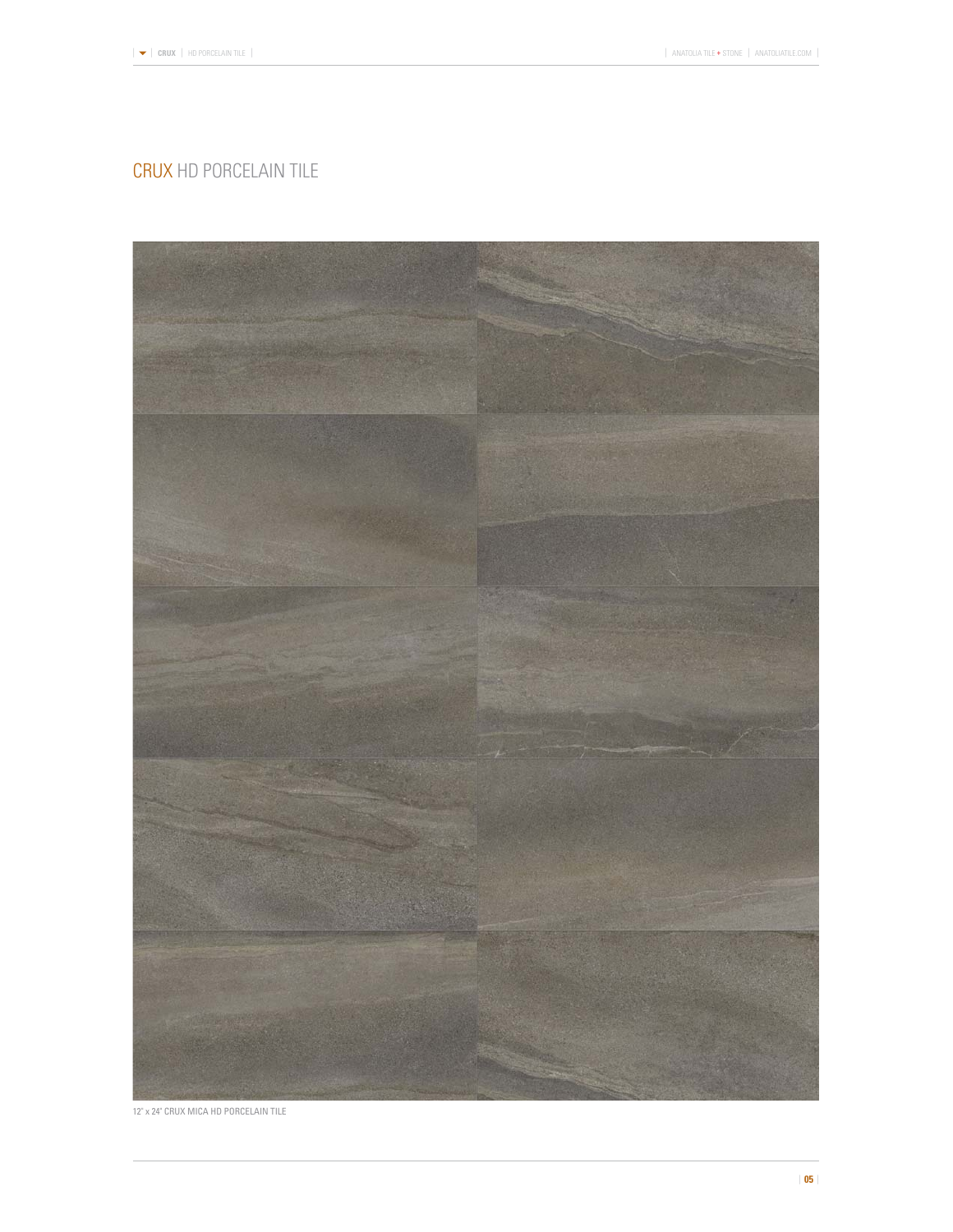

12" x 24" CRUX MICA HD PORCELAIN TILE 69-334



10" x 20" CRUX MICA HD PORCELAIN TILE 56-518



13" x 13" CRUX MICA HD PORCELAIN TILE 63-523



69-338



2" x 2" CRUX MICA HD PORCELAIN MOSAICS 63-527



56-522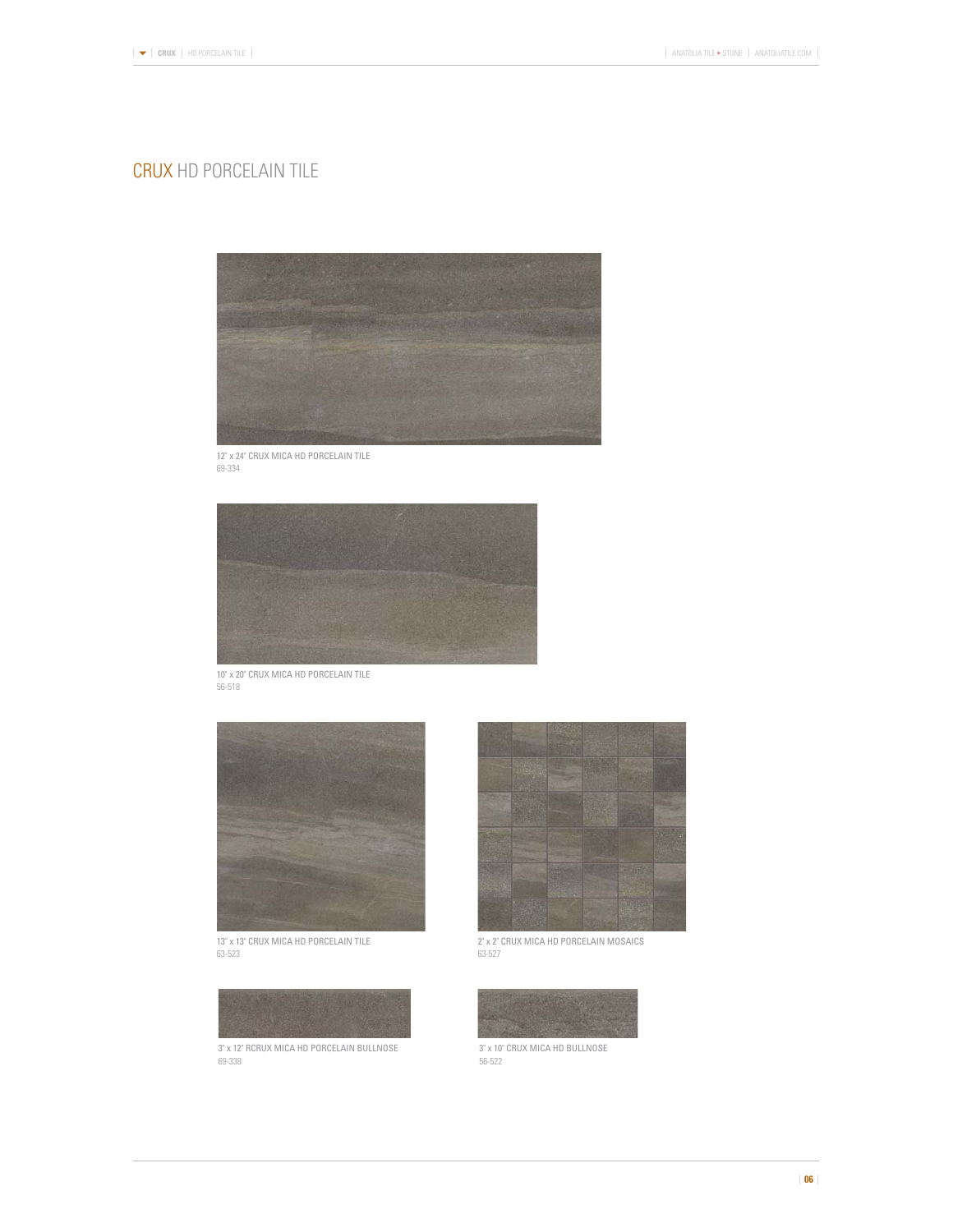

12" x 24" CRUX EARTH HD PORCELAIN TILE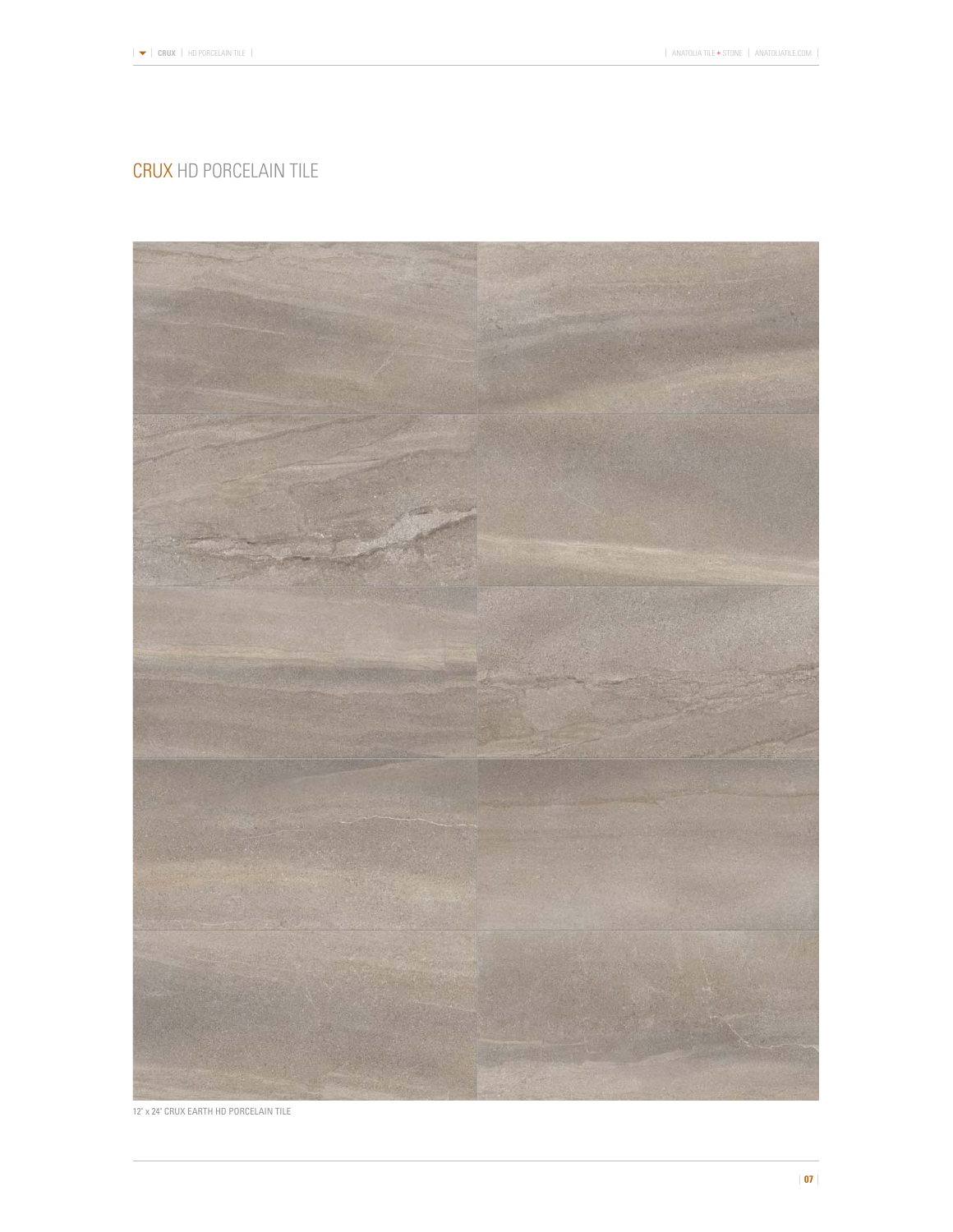

12" x 24" CRUX EARTH HD PORCELAIN TILE 69-335



10" x 20" CRUX EARTH HD PORCELAIN TILE 56-519



13" x 13" CRUX EARTH HD PORCELAIN TILE 63-524



69-339



2" x 2" CRUX EARTH HD PORCELAIN MOSAICS 63-528



3" x 10" CRUX EARTH HD BULLNOSE 56-523